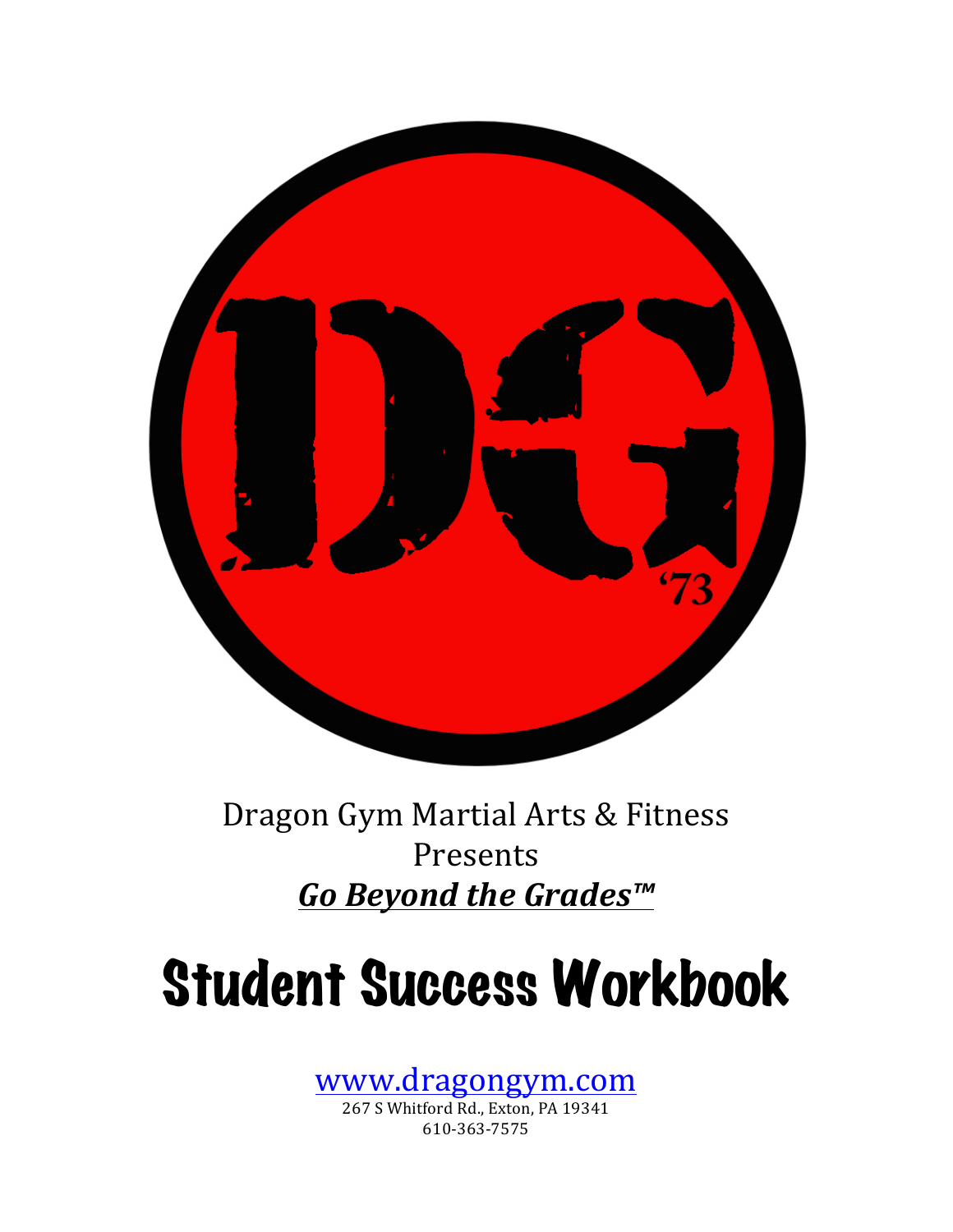

# $(\forall)(\&\mathcal{P}) \in \mathcal{P}(\mathcal{Q}) \setminus \mathcal{P}(\mathcal{Q})$  $\mathcal{A}(\mathcal{A})$  $S(\Theta|\mathbf{U})\setminus \{(\Theta)(\Theta)\} \cup \{(\Theta)(\Theta)\}$



©5th Dimension Institute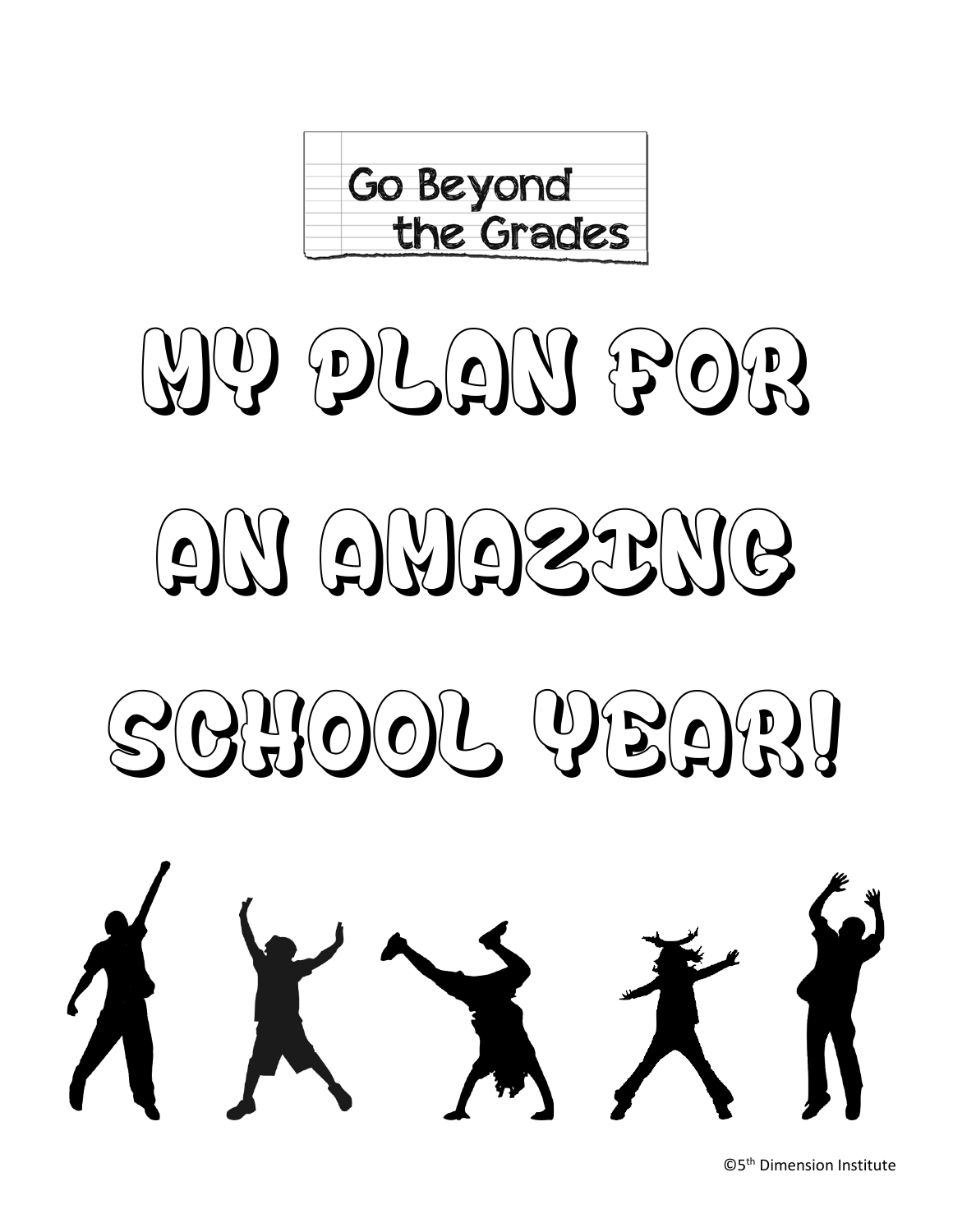### My Plan for Making My Day at School AWESOME!

Sleep is important! Most people need at least 7 hours of sleep to keep their brain happy.



I sleep **\_\_\_\_\_\_** hours.



Fuel up before you go! Breakfast helps you with your concentration, mood, energy levels, and memory. Eat up!

My delicious and healthy breakfast is **\_\_\_\_\_\_\_\_\_\_\_\_\_\_\_\_\_\_\_\_\_\_\_\_\_\_\_\_\_\_\_\_.** Yum!

Plan in advance! A structured routine reduces stress and increase energy and focus. My morning responsibilities are:



Exercise makes for a happy brain and healthy body. Get a few minutes of movement in before you leave for school.

### My Morning Movement Routine is:



©5th Dimension Institute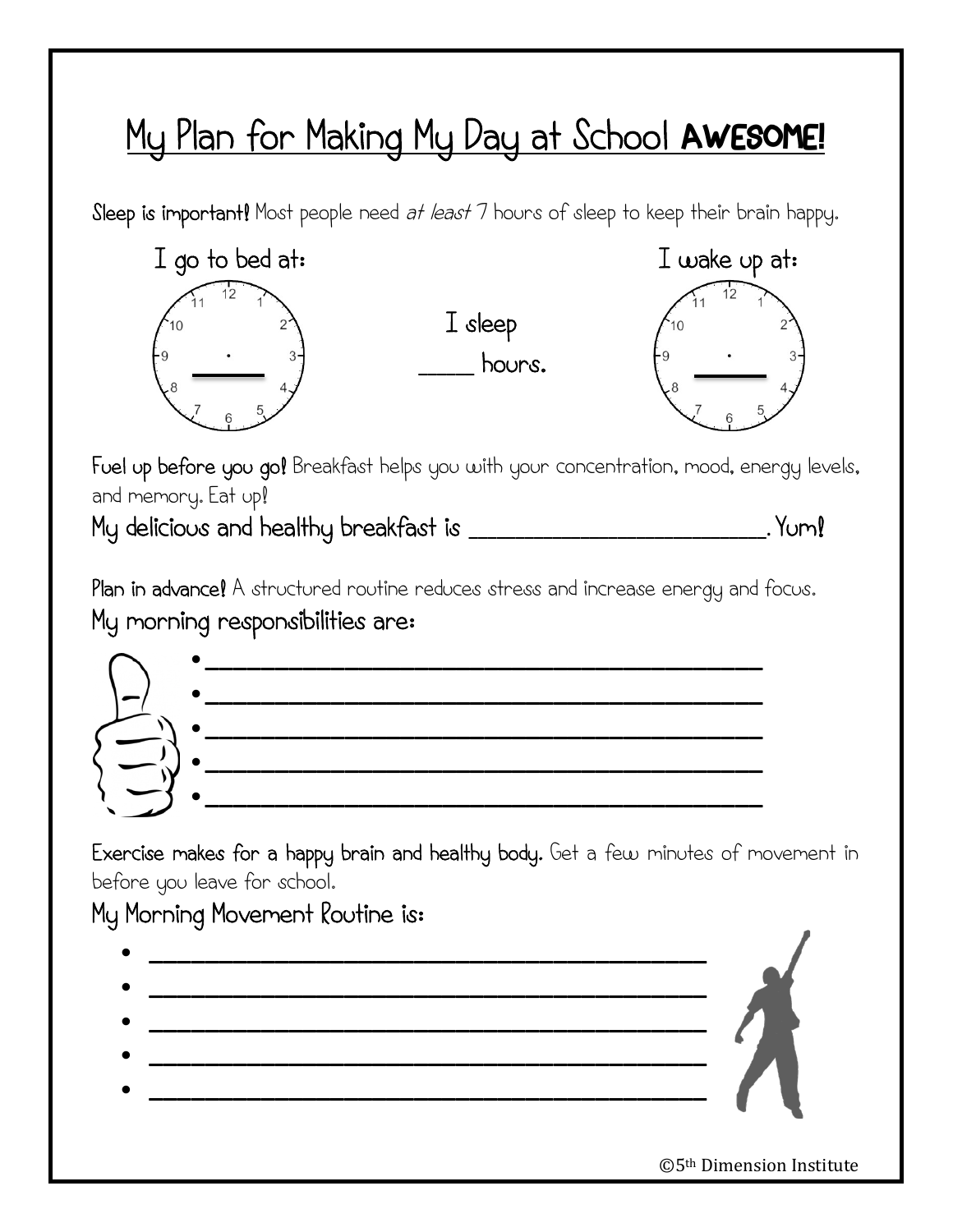Have a plan that will keep your brain happy all day. (Hint: learning loops, belly breathing, and smiles… check the parent guide for more ideas)

This is what I'll do at school today to help me be an awesome learner:



Know the plan! Do you have something schedule after school (Like martial arts class!)? Start your day knowing what the day will bring!

My after school plans are:



Learning means growing! So now you know what your day looks like. When can you schedule your study time?

I will study and do homework at:



### My evening routine is:



©5th Dimension Institute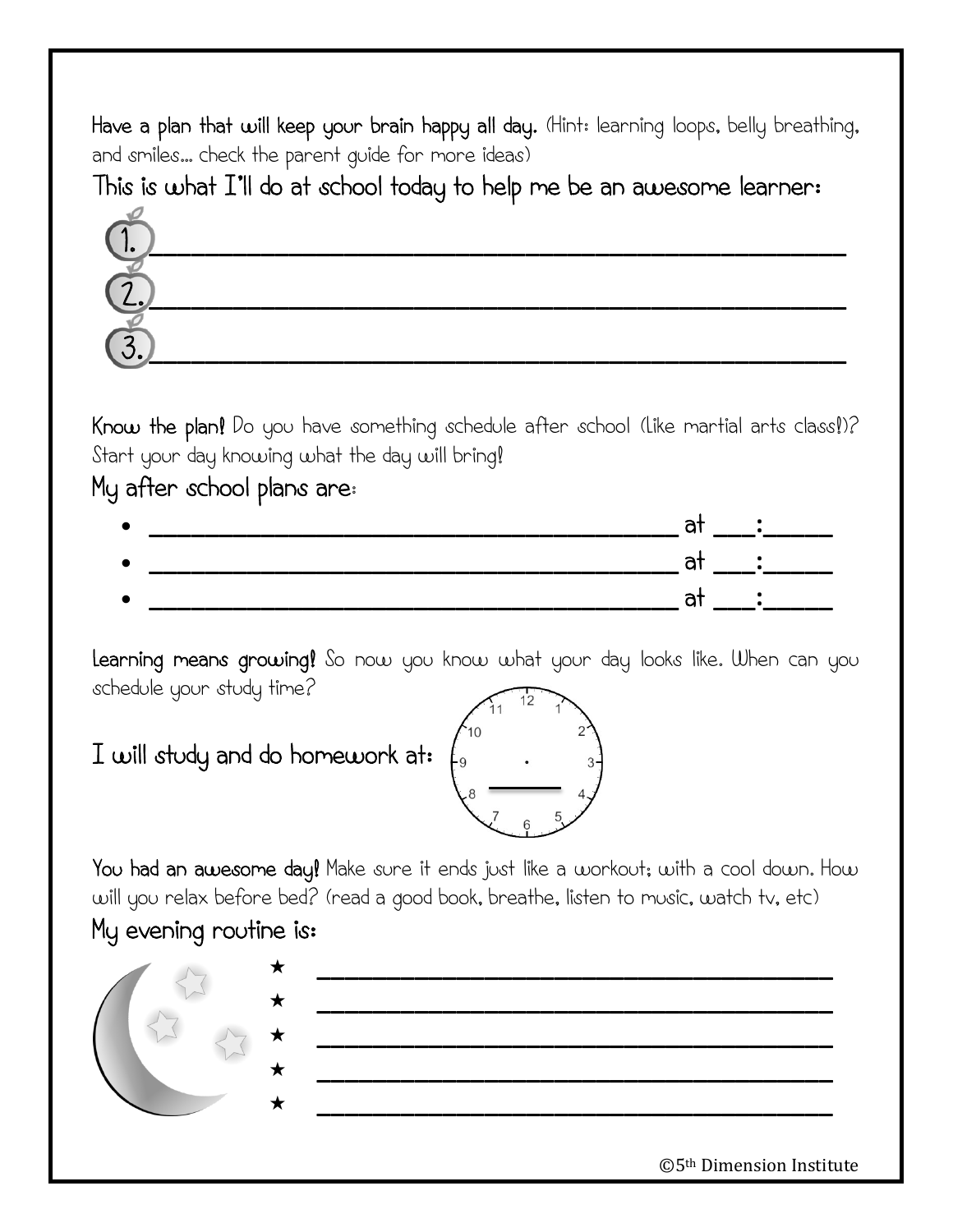|                                                              |                                                   |                                                            | <b>Casual Bully Behavior</b>                           |                                                            |                                          | <b>Passice Berly Bernession</b>              |                                                         |                                                        | Aggressive Bully Behavior                               |                                                       |                                                | slipped into a bullying behavior.<br>bullying behavior. If you can learn to recognize that you or someone you                                                                                                                                                                                   | Go Beyond<br>the Grades               |  |
|--------------------------------------------------------------|---------------------------------------------------|------------------------------------------------------------|--------------------------------------------------------|------------------------------------------------------------|------------------------------------------|----------------------------------------------|---------------------------------------------------------|--------------------------------------------------------|---------------------------------------------------------|-------------------------------------------------------|------------------------------------------------|-------------------------------------------------------------------------------------------------------------------------------------------------------------------------------------------------------------------------------------------------------------------------------------------------|---------------------------------------|--|
| C "Accidentally" bunping<br>someone so they drop their books | ● Ignoring someone or excluding them from a group | ⊙ One student trying to g<br>et another student in trouble | Velling something mean<br>from the bus as it drives by | Cetting blocked in a hall or doorway so you can't get past | ● Using name calling to make someone cry | Compartion of triends and a group of friends | C A child making a scene<br>in a store to get their way | • A strabure preaking or stealing someone's pelongings | C A drick pinch or slap while walking by in the hallway | C "You're not my friend if<br>you don't give me that? | → Someone gets pushed when they aren't looking | trusted adult about ways to handle the situation. Check in with yourself as well, and make sure you haven't accidentally<br>There are three main categories of bullying behaviors listed. See if you can match the action to the correct type of<br>know is being bullied, you can talk to your | <u>Recognizing Bullying Behaviors</u> |  |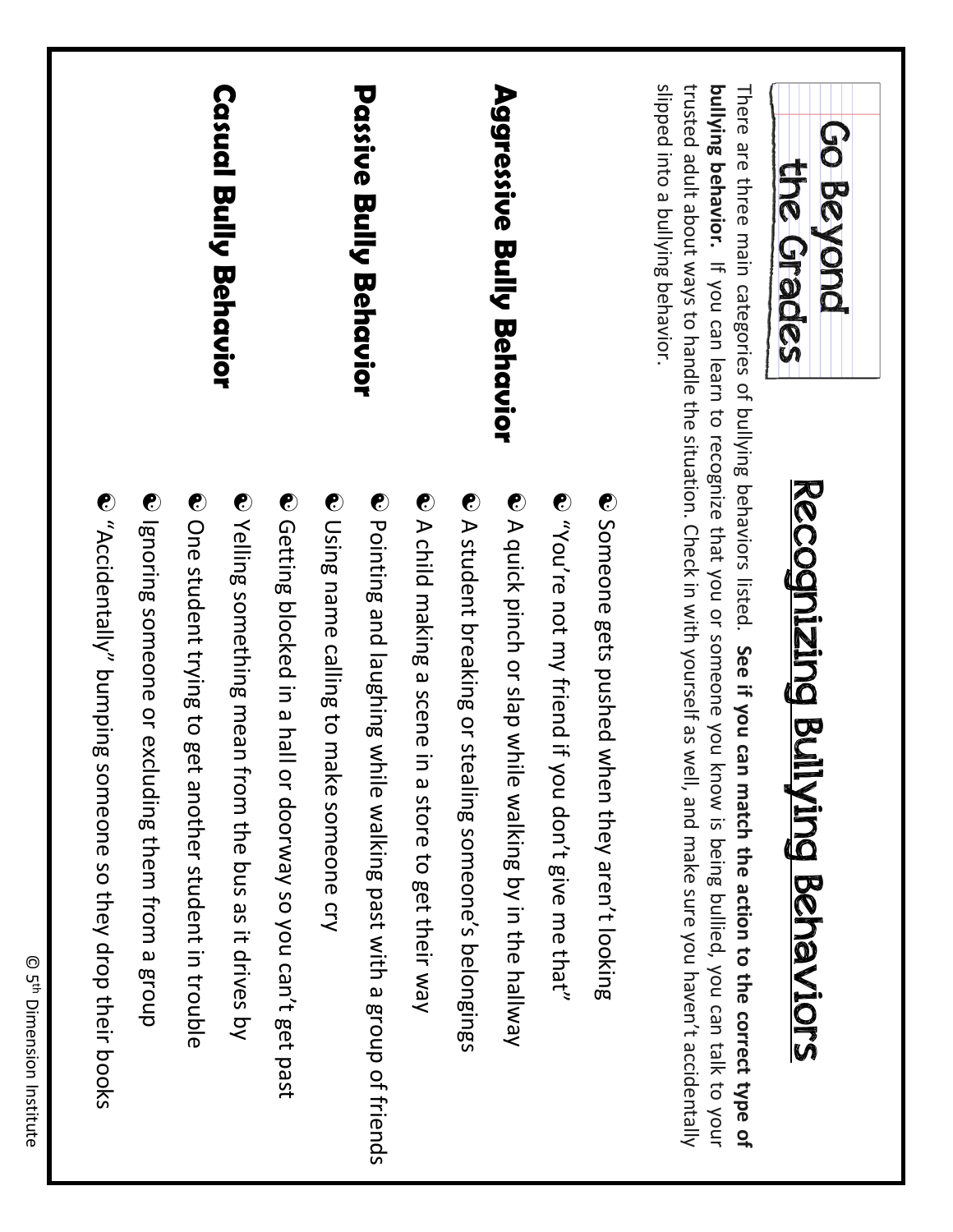| Go Beyond<br>the Grades<br>Stay Safe Quiz                                                                                                                                   |  |
|-----------------------------------------------------------------------------------------------------------------------------------------------------------------------------|--|
| Answer the following questions. This is a great exercise to share with your trusted adult. Feel free to use a separate<br>piece of paper to more fully answer the questions |  |
| if you for that you were in a scary situation and you were away from pone, who would you call? Do you know how to<br>reach them?                                            |  |
| If a friend wanted you to do something that seemed wrong or made you uncomfortable, what would you do?                                                                      |  |
| Can you list some places you shouldn't go alone?                                                                                                                            |  |
| If an adult wants you to do something that doesn't feel right, what do you say?<br>Who do you tell?                                                                         |  |
| If a friend is acting weird, upset, or unsafe, who can you go to for help?                                                                                                  |  |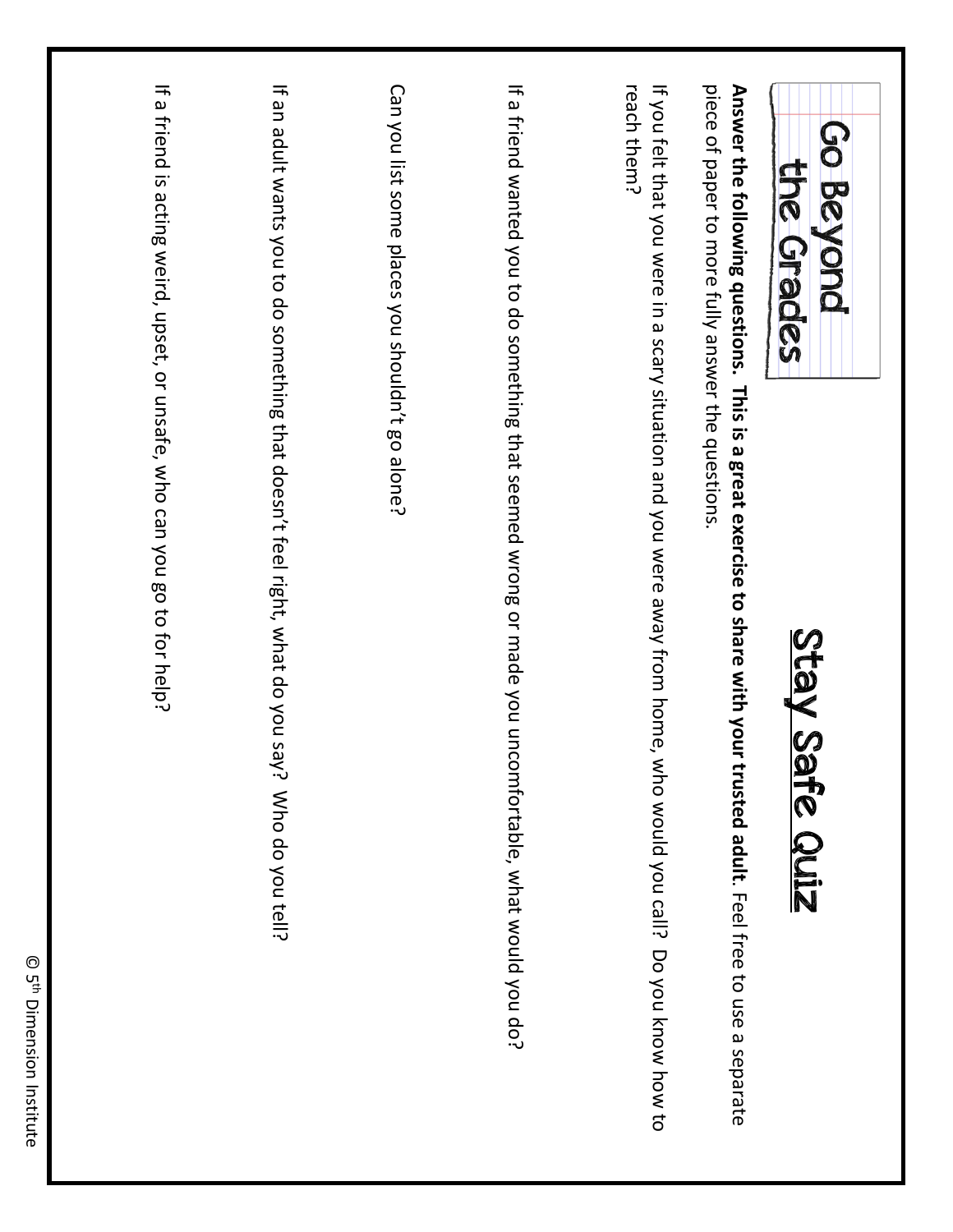

# Five Things

### Five Positives

Looking for the positive in a situation, class, event, or person has a powerful impact on how we feel about ourselves and the world around us. In the space below, **list five things that you enjoyed or appreciated about either a lesson block or your entire school day.**

| 5. |  |
|----|--|

### One Challenge

There will always be challenges, difficulties, and negative experiences to cope with regardless of how positive we try to be. In the space below, **write one challenge or difficulty you experienced today.**

\_\_\_\_\_\_\_\_\_\_\_\_\_\_\_\_\_\_\_\_\_\_\_\_\_\_\_\_\_\_\_\_\_\_\_\_\_\_\_\_\_\_\_\_\_\_\_\_\_\_\_\_\_\_\_\_\_\_\_\_\_\_\_\_\_\_\_

\_\_\_\_\_\_\_\_\_\_\_\_\_\_\_\_\_\_\_\_\_\_\_\_\_\_\_\_\_\_\_\_\_\_\_\_\_\_\_\_\_\_\_\_\_\_\_\_\_\_\_\_\_\_\_\_\_\_\_\_\_\_\_\_\_\_\_

\_\_\_\_\_\_\_\_\_\_\_\_\_\_\_\_\_\_\_\_\_\_\_\_\_\_\_\_\_\_\_\_\_\_\_\_\_\_\_\_\_\_\_\_\_\_\_\_\_\_\_\_\_\_\_\_\_\_\_\_\_\_\_\_\_\_\_

Now see if you can think of either a solution or a positive way to view the challenge you wrote.

### Set a Goal!

Goal setting is a powerful way to keep us on track and moving in the direction we desire. Visit us at **AboutCC.org/Outreach/Go-Beyond-the-Grades** and set some goals for yourself using our goal creator.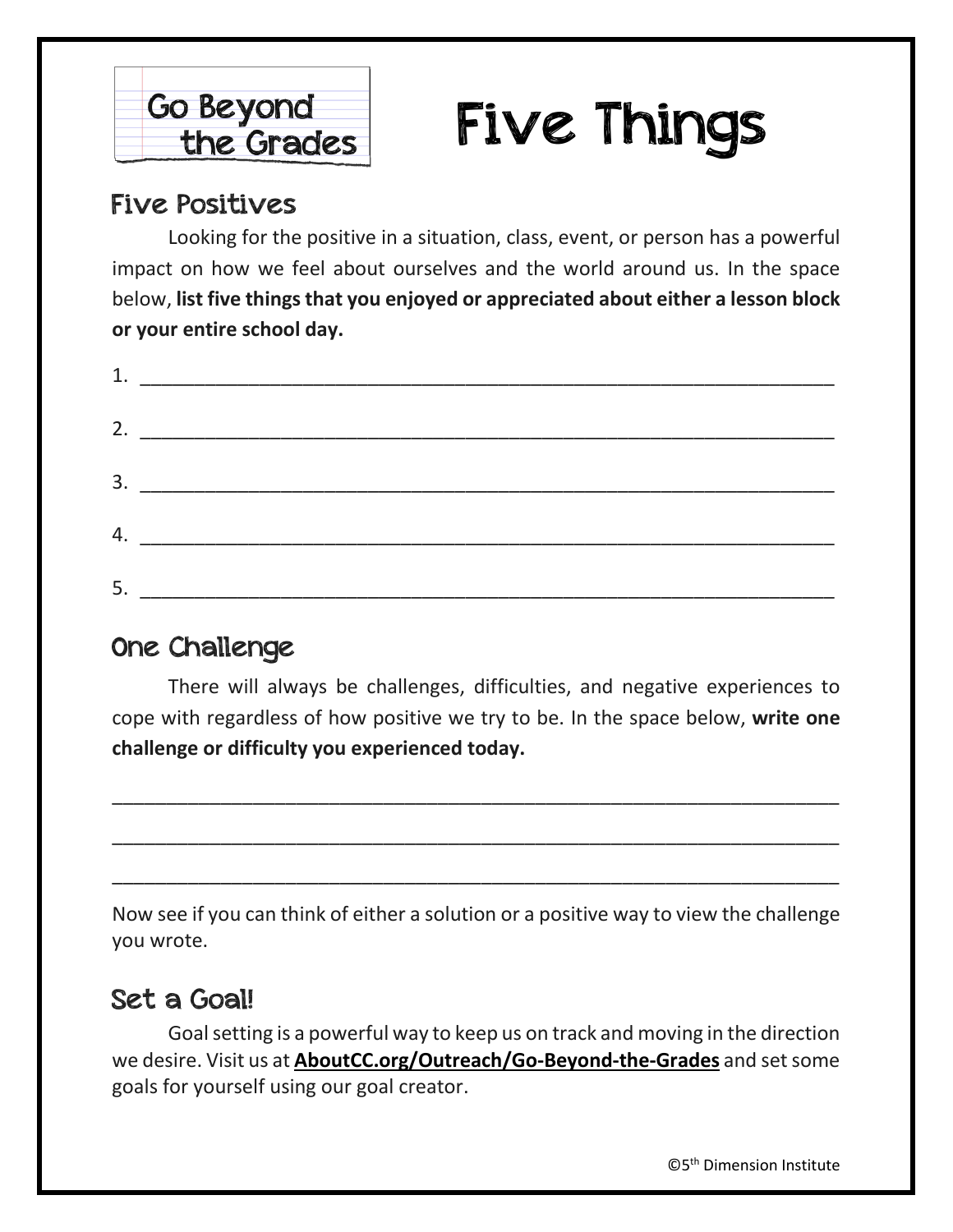

# Goal Setting



You have a lot of potential locked away inside of you. That potential could be directed toward bettering your life, as well as the lives of those around you. The more we think about the person we want to be and how that person will impact the world around us, the clearer we become about our purpose. Goal setting helps us answer a couple of questions: Where are we going? How will we

get there? A goal gives us a destination to strive for, as well as a map that keeps us moving in the right direction.

There is a famous saying: "By failing to plan, you are planning to fail." Take the time to make a plan. Set some goals, share them with people who will support you, and take control of who you are and what you do. Use the worksheets below as a key to unlocking all of that potential waiting inside you.



Goal setting is part science, part art. The way the goal is phrased is crucial to the brain's ability to process the information and go to work. When we access our brain in this way, it works to manifest what we want. You will recognize opportunities that were right in front of you all along. You will have sudden insights

and solutions which will pop into your mind as if from nowhere. The beginning of this process comes by phrasing what you want in a way that convinces your brain of its importance. Goal setting is the beginning. You still have to do the work and be prepared for the fact that some goals are unrealistic or not as important as you originally thought. Remain fluid in your thinking!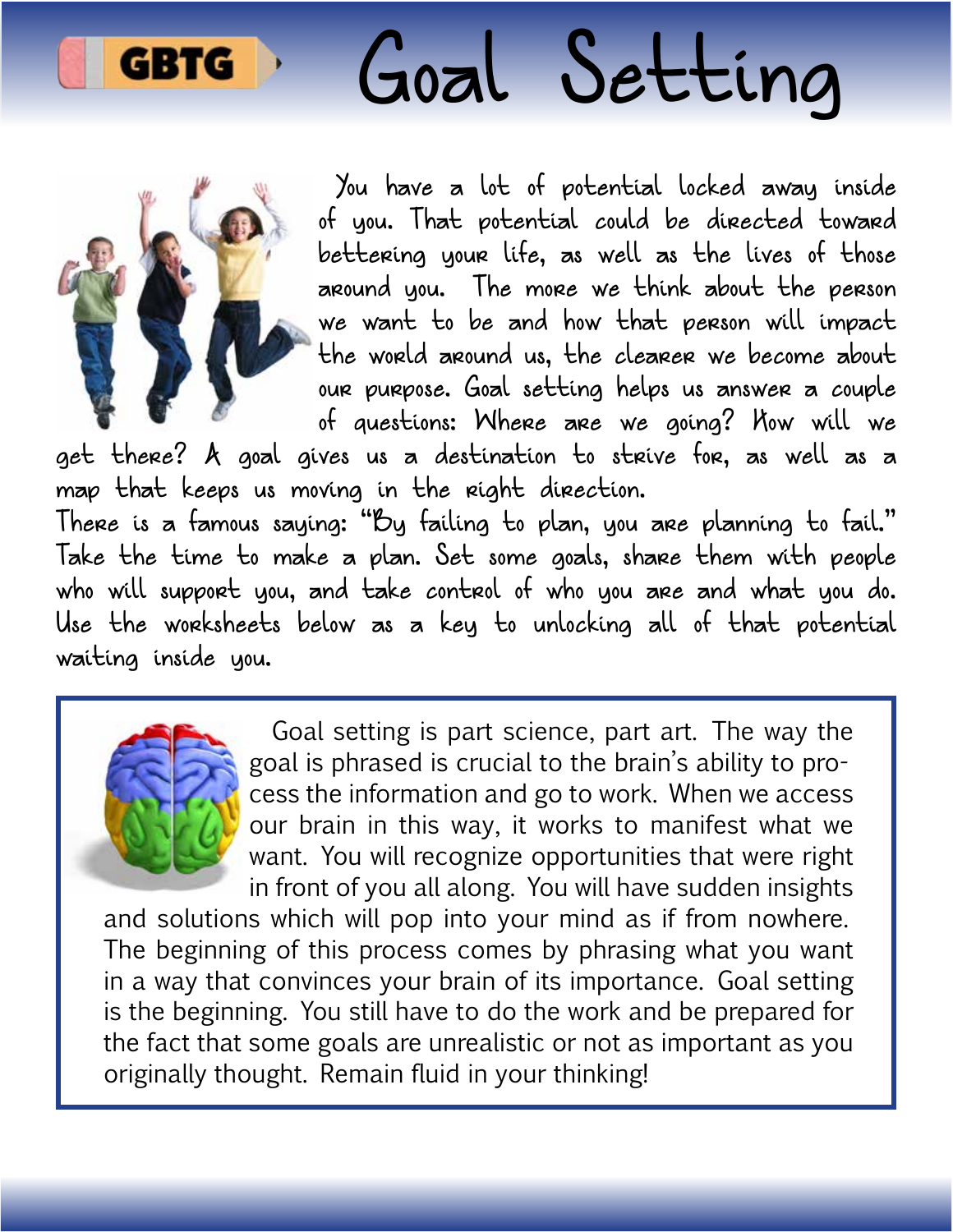

What are six things that are awesome about your life right now?

What are two challenges you are facing right now?

| Rate the different areas of your life: |                           |                               |                      |
|----------------------------------------|---------------------------|-------------------------------|----------------------|
| School/Job Performance                 | Awesome! 0--------        | -Okay⊖--------                | -Stressful $\odot$   |
| Family Relationships                   |                           |                               | -Stressful©          |
| Kealth & Fitness                       | $A$ wesome! $\odot$ ---   | -Okay⊕--                      | -Str <i>e</i> ssful© |
| Friends/Social Relationships           | $A$ wesome! $\odot$ ---   | -Okay⊖----                    | -Stressful©          |
| Personal Attitude                      | $A$ wesome! $\odot$ ----- | -0kay@----------              | -Stressful®          |
| Financial (Money)                      | Awesome!©----             | -Okay⊖-                       | -Stressful©          |
| Other                                  | $A$ wesome! $\odot$ --    | -0kay@----------              | -Stressful $\odot$   |
| Other                                  | $A$ wesome! $\odot$ ---   | --Okay@------------Stressful@ |                      |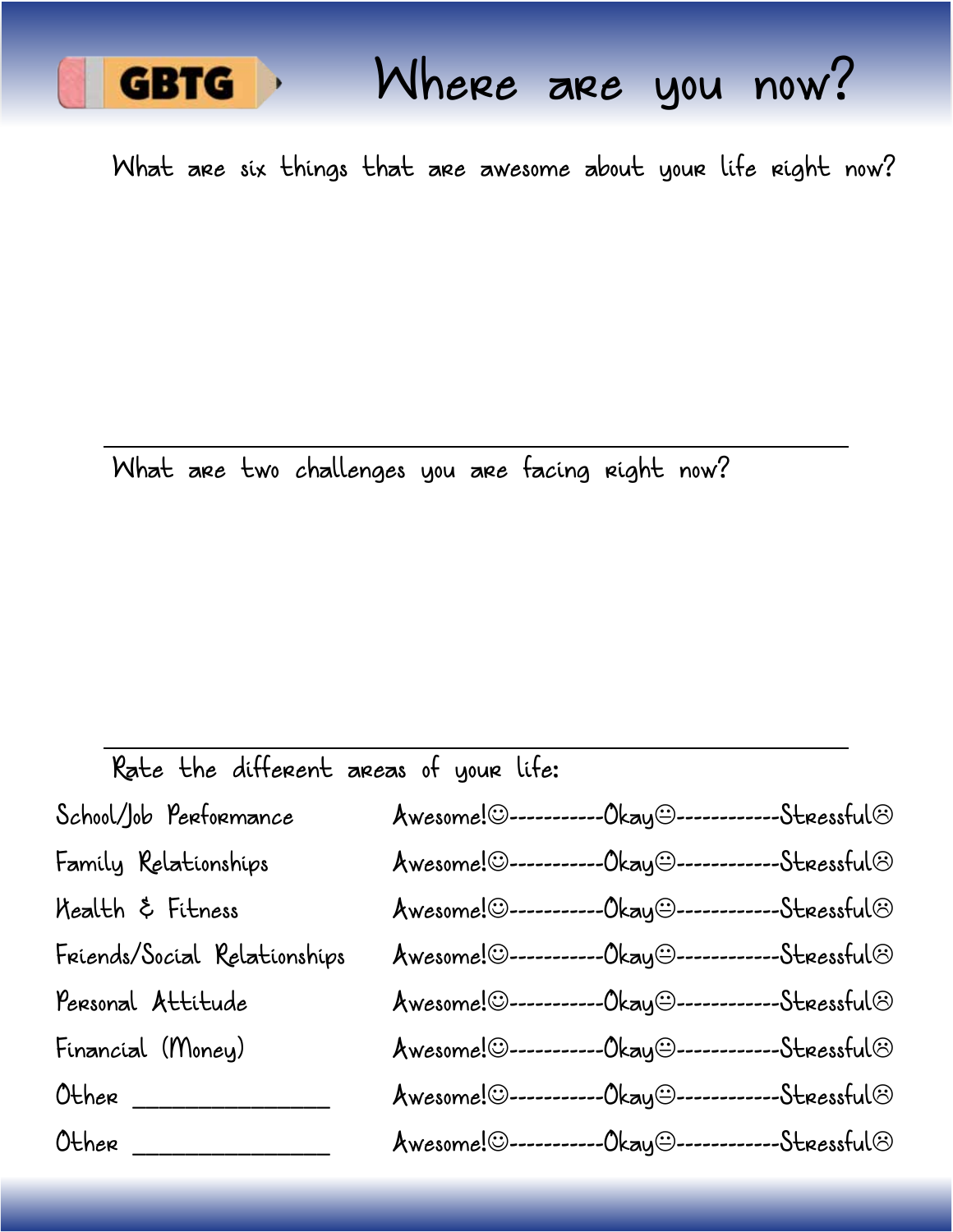

## Scholastic Goals

If there were no limitations, what would you want to achieve in school? What grades would you want to earn? What type of student would you want to be? What extracurriculars would you be involved in?

This is your ultimate vision. When things get diffcult, this is the image you come back to when you need some motivation and inspiration to push through.

With the above vision in mind, what would you like to achieve over the next year?

A properly written goal must be written as if you've already achieved it. Rewrite the above goal so you are speaking in the present tense. Ex: Saying "I will study 15 minutes a night" is future tense. Instead, say "I study 15 minutes every night."

Goals must also be written positively for our brains to process and move towards the desired outcome. Rewrite your goal, if necessary, so it is positive. Tip: Avoid don't, won't, or no. Example: instead of "I don't get distracted", say "I am focused"

Finally, to get from where you are to where you want to be, you need a map with a destination. Set a time limit for when you want to achieve your goal. Tip: You can always adjust your completion date if you find you need more time.

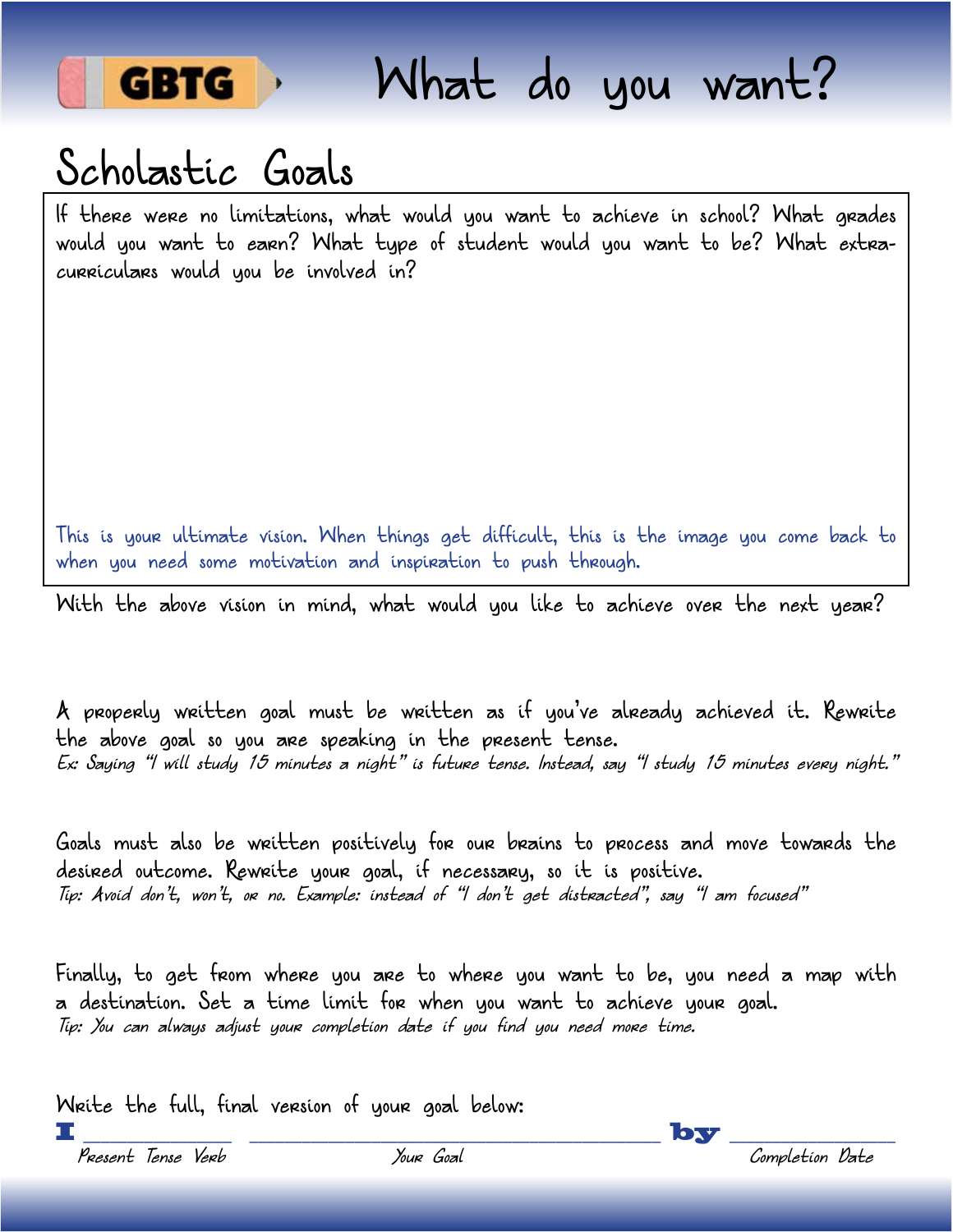

## Relationship Goals

Think of a relationship (or group of relationships) that is very important to you. Maybe its a parent or your family, a best friend or a sports team. If there were no limitations, what would you want that relationship to be like? What would your interactions be like? How much time would you spend with them? What would you do/share together?

This is your ultimate vision. When things get difficult, this is the image you come back to when you need some motivation and inspiration to push through.

With the above vision in mind, what would you like to achieve over the next year?

A properly written goal must be written as if you've already achieved it. Rewrite the above goal so you are speaking in the present tense. Ex: Saying "I will share with my sister" is future tense. Instead, say "I share with my sister."

Goals must also be written positively for our brains to process and move towards the desired outcome. Rewrite your goal, if necessary, so it is positive. Tip: Avoid don't, won't, or no. Example: instead of "I don't talk back", say "I speak respectfully."

Finally, to get from where you are to where you want to be, you need a map with a destination. Set a time limit for when you want to achieved your goal. Tip: You can always adjust your completion date if you find you need more time.

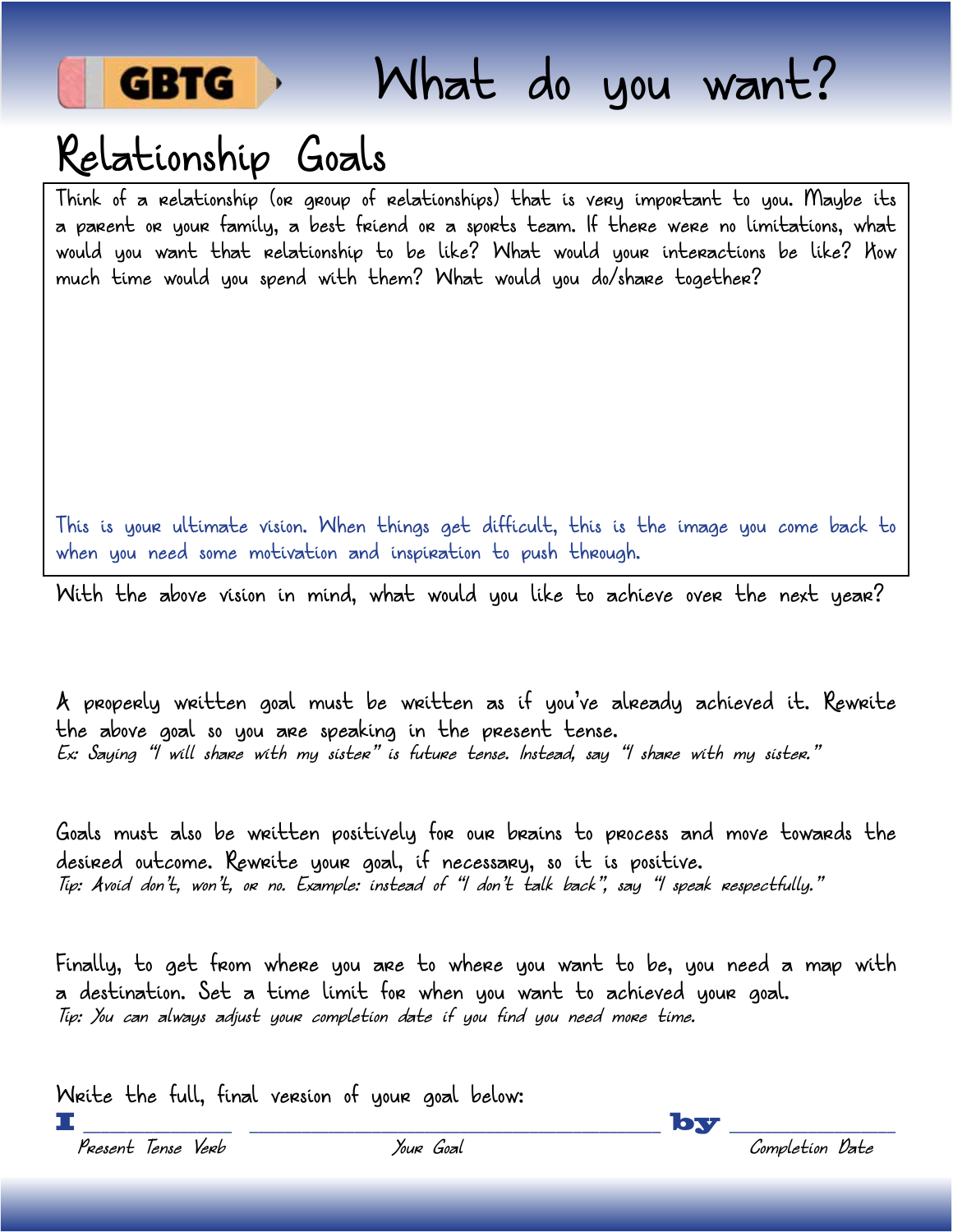

### Attitudinal Goals

Think of an aspect of your personality that you would like to improve. It could be to increase your patience level, improve your self-discipline, or be more respectful to others. If there were no limitations, what type of person would you want to be? What would you want other people to think of you?

This is your ultimate vision. When things get difficult, this is the image you come back to when you need some motivation and inspiration to push through.

With the above vision in mind, what would you like to achieve over the next year?

A properly written goal must be written as if you've already achieved it. Rewrite the above goal so you are speaking in the present tense. Ex: Saying "I will be patient" is future tense. Instead, say "I am patient."

Goals must also be written positively for our brains to process and move towards the desired outcome. Rewrite your goal, if necessary, so it is positive. Tip: Avoid don't, won't, or no. Example: instead of "I don't yell when I'm mad", say "I stay calm..."

Finally, to get from where you are to where you want to be, you need a map with a destination. Set a time limit for when you want to achieved your goal. Tip: You can always adjust your completion date if you find you need more time.



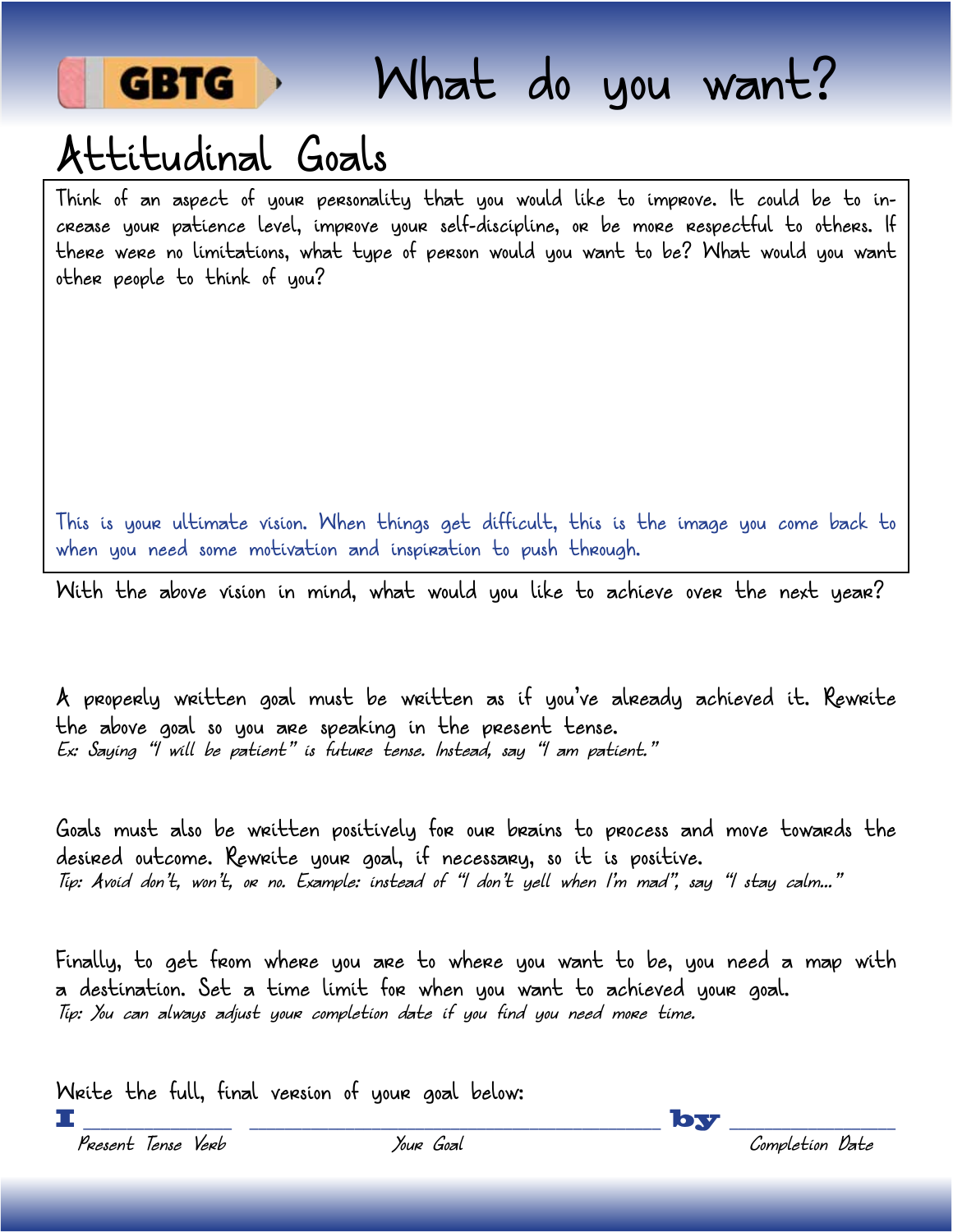

# Well-being Goals

Well-being is an overall sense of how you are feeling about your life. It includes health, ftness, stress level, and satisfaction with your place in the world. If there were no limitations, can you think of something that would increase your level of well-being? What could you add to your life that would add more joy and happiness?

This is your ultimate vision. When things get difficult, this is the image you come back to when you need some motivation and inspiration to push through.

With the above vision in mind, what would you like to achieve over the next year?

A properly written goal must be written as if you've already achieved it. Rewrite the above goal so you are speaking in the present tense. Ex: Saying "I will exercise 4 days a week" is future tense. Instead, say "I exercise 4 days a week."

Goals must also be written positively for our brains to process and move towards the desired outcome. Rewrite your goal, if necessary, so it is positive. Tip: Avoid don't, won't, or no. Example: instead of "I don't eat junk food", say "I make healthy food choices"

Finally, to get from where you are to where you want to be, you need a map with a destination. Set a time limit for when you want to achieved your goal. Tip: You can always adjust your completion date if you find you need more time.

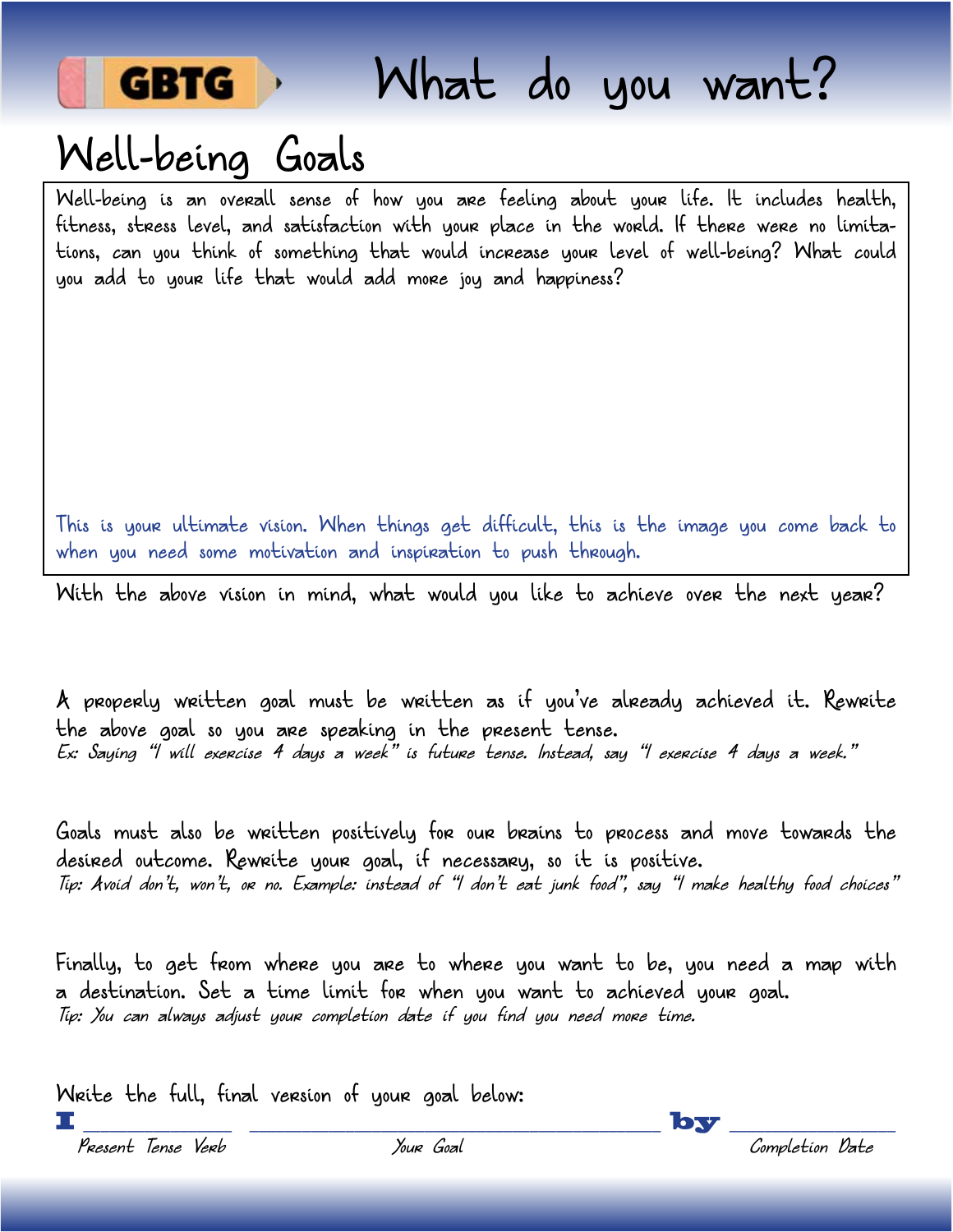

# Staying on Track

The challenge now is to follow through on your commitment. Achieving your goal will require a lot of self discipline. List some action steps to keep you on track.

Action Step #1: Get a notebook and rewrite your goals each day.

**Action Step #2:** Read your goal out loud to yourself in a strong, confident voice. Action Step #3: Share your goal with someone you trust. Sharing your goal will hold you accountable and more likely to follow through. It is important that the person you choose is supportive. Avoid someone who will express any doubts that you can achieve the goal. This person can help you be accountable to follow through and achieve your desired result, as well as offer you feedback and encouragement along the way. List your accountability buddy below.

| Goal              | Name of Person(s) |
|-------------------|-------------------|
| Scholastic Goal   |                   |
| Relationship Goal |                   |
| Attitudinal Goal  |                   |
| Well-being Goal   |                   |

Create three more action steps for each goal.

Example: If you goal is to earn an A in math, your action steps could be to schedule time to study each week, to meet with the teacher for extra help, and to find a study buddy in from your class.

| Goal              | Action Steps |
|-------------------|--------------|
|                   | $\bullet$    |
| Scholastic Goal   | $\bullet$    |
|                   | $\bullet$    |
|                   | $\bullet$    |
| Relationship Goal | $\bullet$    |
|                   | $\bullet$    |
|                   | $\bullet$    |
| Attitudinal Goal  | $\bullet$    |
|                   | $\bullet$    |
|                   | $\bullet$    |
| Well-being Goal   | $\bullet$    |
|                   |              |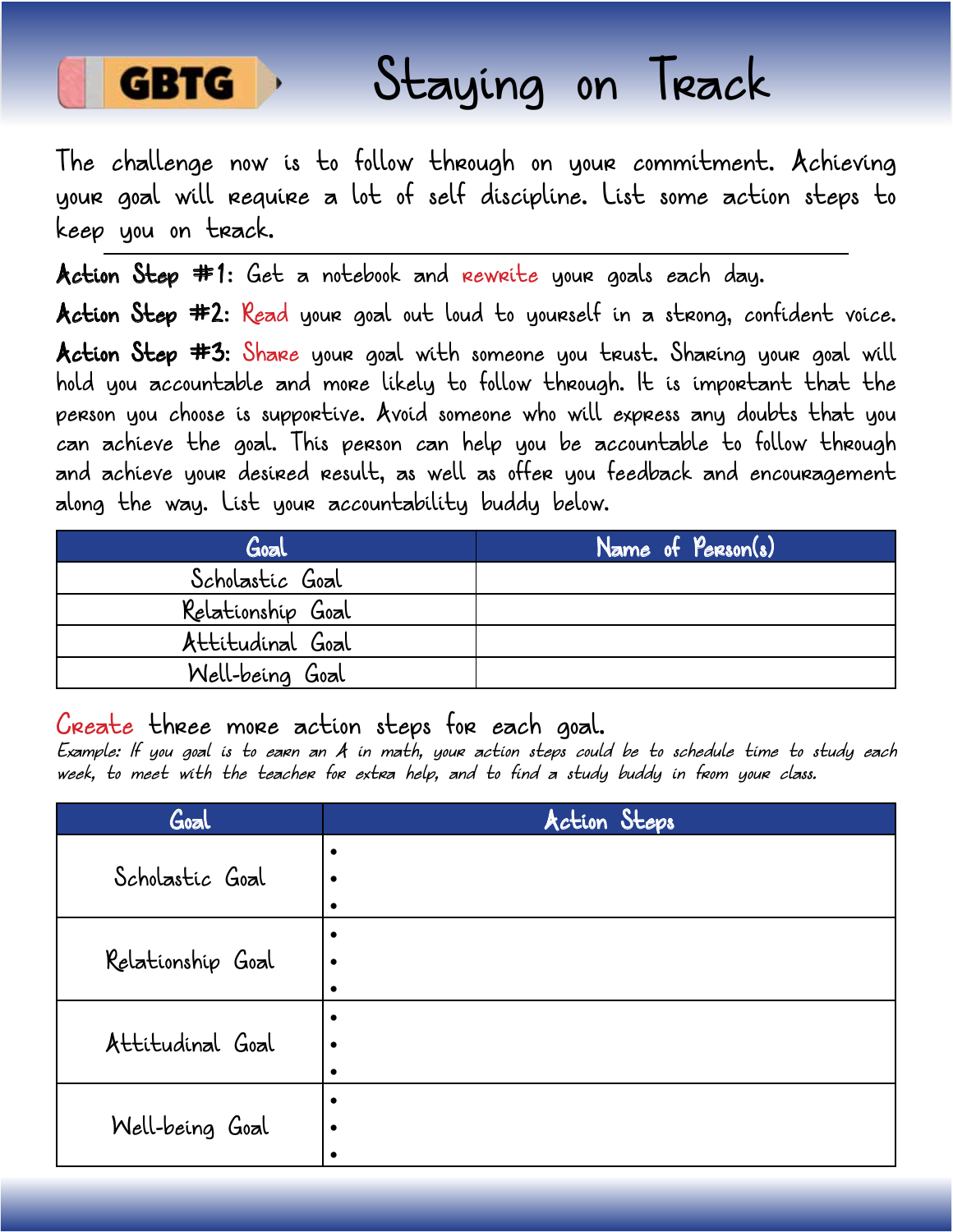Print this page and handwrite your goals in the space provided. There is a power to physically writing your goals out with a pen and paper. Decorate this poster however you like and put it up in your room or somewhere where you will see it often!





### In my Relationships....

# Smile : For Myself....